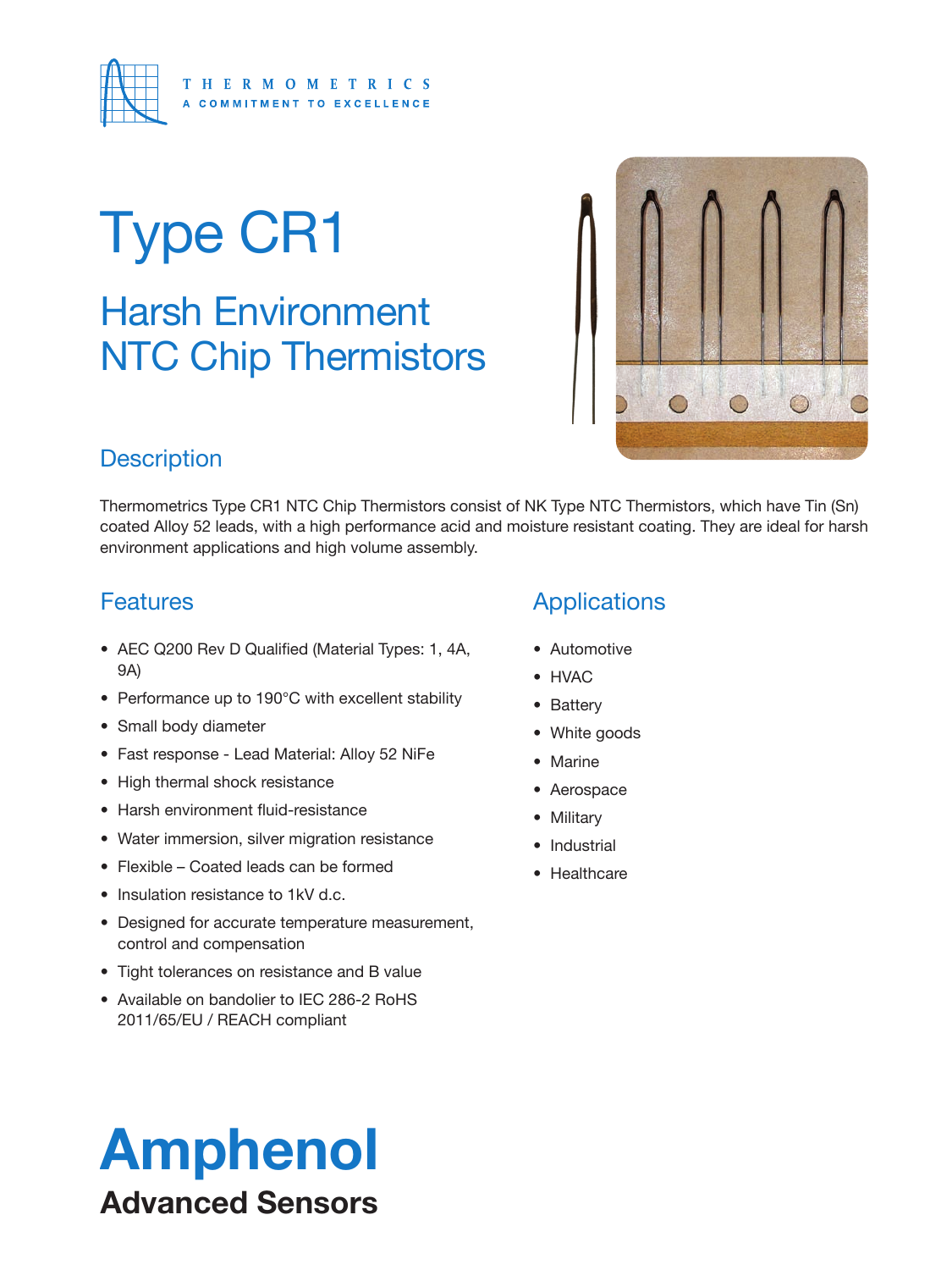## Type CR1 - Specifications

| <b>Specification Data</b> |                                        |
|---------------------------|----------------------------------------|
| Minimum Operating Temp:   | -40°C                                  |
| Performance up to:        | $190^{\circ}$ C                        |
| Thermal Time Constant:    | 15s (cooling)<br>2.4s (ambient change) |
| Dissipation Factor:       | $2.2$ mW/K                             |
| Mass:                     | 0.18q                                  |
| Packing:                  | $1000/b$ ox<br>2000/reel               |

#### **Options**

- Other resistance values and B values within the ranges shown
- Alternative reference temperatures: 0°C to 100°C
- Bulk packed or bandolier up to  $H_1 = 48$ mm
- Total Length: Bulk up to 45mm max - Resin Length: Up to 29.5mm max
- Contact Amphenol for specific application requirements.

\* *See Table on page 4 for standard resistance values.*

#### Typical Dimensions (mm)



#### Bandolier Schematic

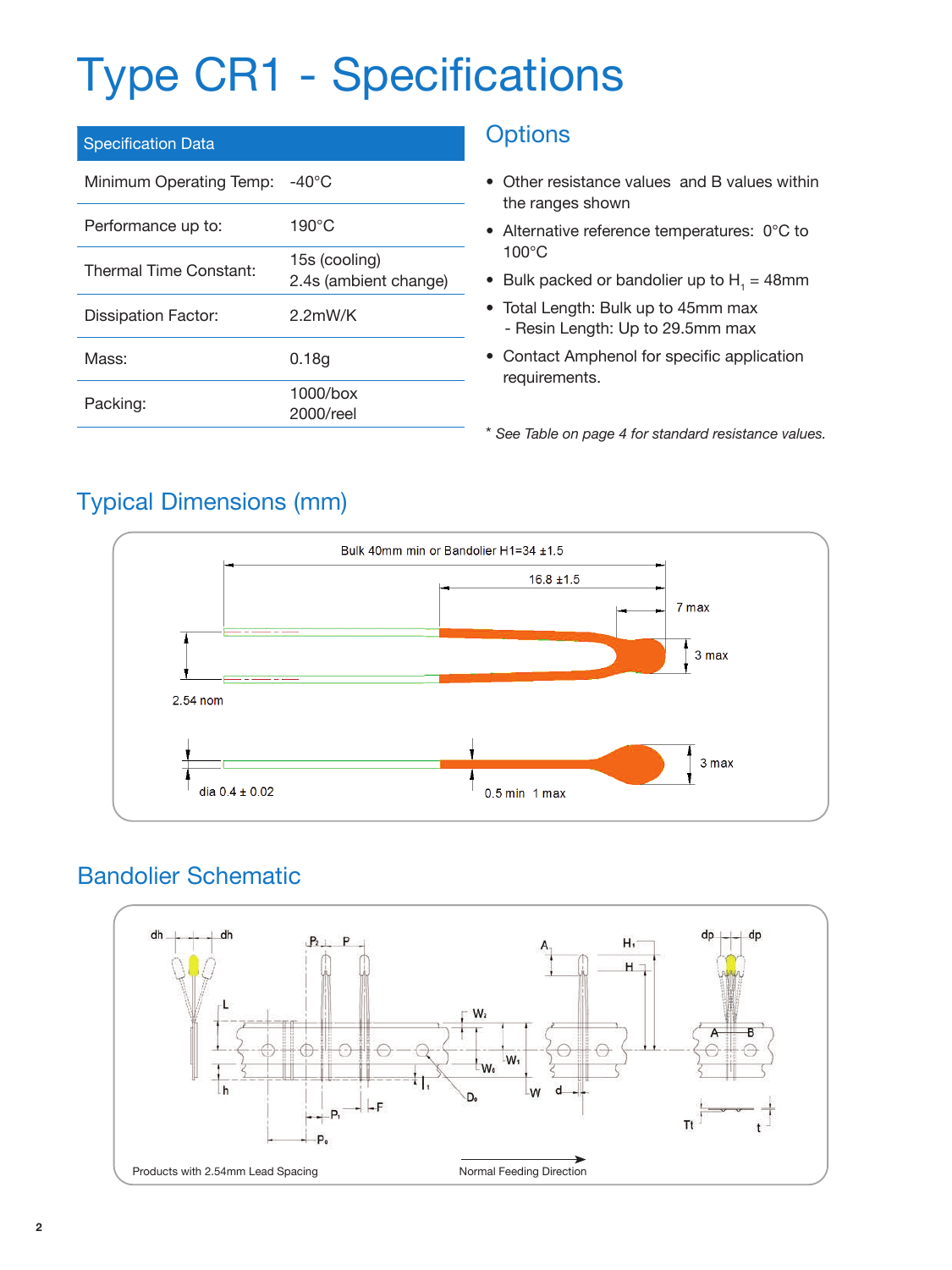## Type CR1 Bandolier - Specifications

| Item                                                                                                                    | Symbol         | Value (mm)           |
|-------------------------------------------------------------------------------------------------------------------------|----------------|----------------------|
| <b>TOTAL BAND THICKNESS</b>                                                                                             | t              | $0.7 \pm 0.2$        |
| MAXIMUM BAND THICKNESS                                                                                                  |                |                      |
| Including component lead/splices                                                                                        | Tt             | 1.5 MAXIMUM          |
| <b>CARRIER TAPE WIDTH</b>                                                                                               | W              | $18 + 1.0 / - 0.5$   |
| <b>ADHESION TAPE WIDTH</b>                                                                                              |                |                      |
| The hold down tape shall not protrude beyond either edge of the carrier tape                                            | W <sub>0</sub> | 6.0 MINIMUM          |
| POSITION OF ADHESION TAPE                                                                                               |                |                      |
| Gap between upper edges of carrier tape and hold-down tape                                                              | W <sub>2</sub> | 3.0 MAXIMUM          |
| SPROCKET HOLE POSITION                                                                                                  | W <sub>1</sub> | $9.0 \pm 0.5$        |
| SPROCKET HOLE DIAMETER                                                                                                  | D <sub>0</sub> | $4.0 \pm 0.2$        |
| PITCH OF COMPONENT                                                                                                      | P              | $12.7 \pm 1.0$       |
| SPROCKET HOLE PITCH                                                                                                     | P <sub>0</sub> | $12.7 \pm 0.3$       |
| PITCH TOLERANCE OVER ANY 20 PITCHES                                                                                     |                | ± 1.0                |
| <b>WIRE POSITION</b>                                                                                                    |                |                      |
| Distance between the ordinate and the first lead of the following component in the                                      | P <sub>1</sub> | $5.08 \pm 0.7$       |
| direction of unreeling or feeding (valid from upper edge of the tape to the seating plane.)                             |                |                      |
| HOLF CENTER TO COMPONENT CENTER                                                                                         | P <sub>2</sub> | $6.35 \pm 1.3$       |
| IN-PI ANF COMPONENT DEVIATION                                                                                           |                |                      |
|                                                                                                                         | dp             | ± 3                  |
| Maximum deviation of the component body in the tape plane (from the nominal position)<br><b>FRONT TO REAR DEVIATION</b> |                |                      |
| The maximum lateral deviation of the component from the nominal position measured at                                    |                |                      |
| the bottom center of the component body. Maximum alignment deviation of the leads                                       |                |                      |
| (valid from the upper edge of the tape to the seating plane) when dh is taken as zero,                                  | dh             | ± 3                  |
| shall be 0.2mm. This dimension must remain in limits after the device has been cropped                                  |                |                      |
| from the bandolier.                                                                                                     |                |                      |
| <b>WIRE SPACING</b>                                                                                                     |                |                      |
| At upper edge of tape                                                                                                   | F              | $2.5 \pm 0.5$        |
| <b>WIRE DIAMETER</b>                                                                                                    | d              | $0.4 \pm 0.02$       |
| <b>SEATING HEIGHT</b>                                                                                                   |                |                      |
| Distance between the abscissa and the seating plane of the component body with                                          | H              | See H1               |
| straight leads                                                                                                          |                |                      |
| <b>HEAD HEIGHT</b>                                                                                                      |                |                      |
| Distance between the abscissa and the top of the component body                                                         | H1             | $34 + 1.5$           |
| <b>WIRE PROTRUSION</b>                                                                                                  |                |                      |
| (Adhesive tape)                                                                                                         | h              | 5 MAXIMUM            |
| Protrusion of wires beyond the lower side of the adhesive tape                                                          |                |                      |
| <b>WIRE PROTRUSION</b>                                                                                                  |                |                      |
| (Carrier)                                                                                                               | 1              | <b>NO PROTRUSION</b> |
| Protrusion of wires beyond the lower side of the carrier tape                                                           |                | <b>PERMITTED</b>     |
| <b>CUT WIRE LENGTH</b>                                                                                                  |                |                      |
| For cut-out components, the length of the residual leads beyond the upper edge of the                                   | L              | 12 Nom               |
| carrier tape measured from the abscissa                                                                                 |                |                      |
| COMPONENT HEAD LENGTH                                                                                                   | Α              | 5 max                |